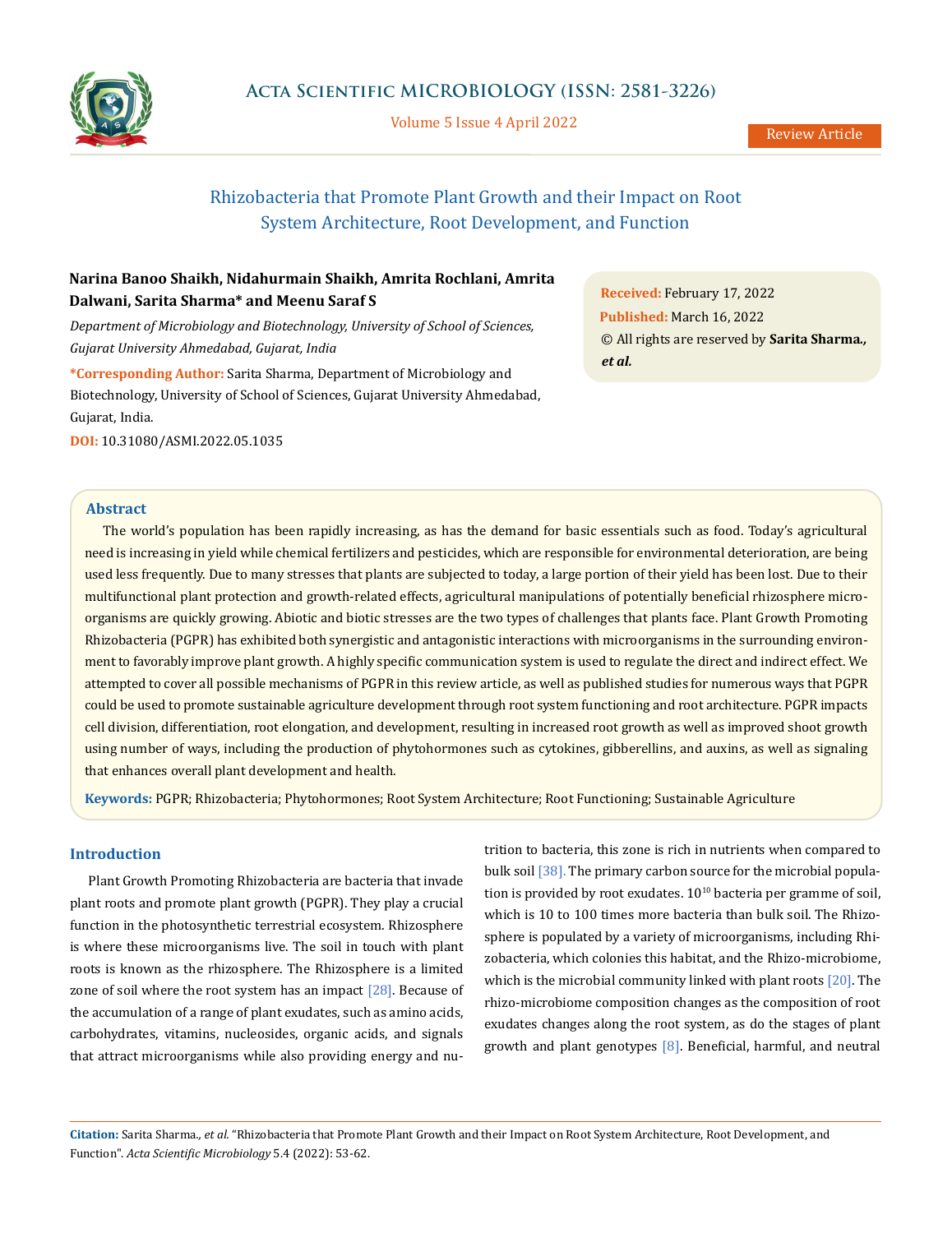microorganisms associated with plants are categorized according to their impact on plant growth  $[28]$ . The following are some of PGPR's positive effects.

Microorganisms develop structures connected to interaction, such as nodules in the symbiosis between nodulating rhizobia and the *Fabaceae* family, and arbuscules in the Endomycorrhizal symbiosis, which encourage plant growth and give greater plant health [28].

Associative root symbiosis refers to a second sort of relationship that is less obligatory and particular. The bacteria colonise the root's surface and interior tissue. They compete for nutrition, making nutrients unavailable to dangerous microorganisms, and thereby preventing them from reproducing  $[24,41]$ . PGPR has a direct or indirect effect on the plant. Increase plant growth by (a) secreting growth regulators such as cytokines, auxin, and gibberellins, (b) lowering ethylene levels in plants, (c) solubilization of inorganic phosphate, (d) mineralization of organic phosphate, (e) nonsymbiotic nitrogen fixation, (f) forming organic matter, which includes amino acids, (g) synthesizing enzymes, and (h) activating diseaseresistance On the other hand, one indirect approach involves lowering disease vulnerability and triggering a type of defence called as Induced Systematic Resistance. They also aid the plant's survival in the face of drought and other abiotic stresses [39]. PGPR are thought to interact with a wide range of host plant species and encompass a great taxonomic diversity within the Firmicutes and Proteobacteria phyla, as opposed to mutualistic symbionts [30,50]. By producing phytohormones or enzymatic activities, PGPR can increase root development and growth while also favouring the establishment of Rhizobial or Mycorrhizal symbiosis. They assist plants in coping with abiotic challenges such as heavy metal or other pollution contamination. Aside from that, they improve plants' ability to sequester heavy metals [25,30,31,41,43]. The success of phytoremediation of contaminated soil is an essential technique using PGPR [11,30,31,41]. As we all know, bacteria that lessen the severity of plant diseases are referred to as biocontrol agents, whereas antagonists are defined as bacteria that have antagonistic action toward a pathogen. The PGPR have an antagonistic effect because they produce hydrolytic enzymes that can lyse the pathogenic fungal cell, such as chitinases, glucanases, proteases, and lipases [49]. Aside from interactions with the host, PGPR can create siderophores, bacteriocins, and antibiotics that aid the host plant's survival and growth [29,39].

The main focus of this review study is on rhizobacteria's mechanism of action, roles, and rhizosphere ecology. The PGPR has a positive impact on the rhizosphere and benefits to plants. The root system, root development, and root functions are also discussed in this work, as well as how PGPR influences root functioning and architecture, as well as the effects of phytohormones on roots. PGPR also has an impact on whole-plant physiology, plant nutrition, and the transcriptome and metabolome of plants. The taxonomic/functional diversity of the rhizosphere, microbial communities, and plant molecular responses are also discussed in this work.



**Figure 1:** Schematic diagram of PGPR affecting root traits and plant benefits (image created by PP in MS Office 365 ProPlus, PowerPoint).

**Citation:** Sarita Sharma*., et al.* "Rhizobacteria that Promote Plant Growth and their Impact on Root System Architecture, Root Development, and Function". *Acta Scientific Microbiology* 5.4 (2022): 53-62.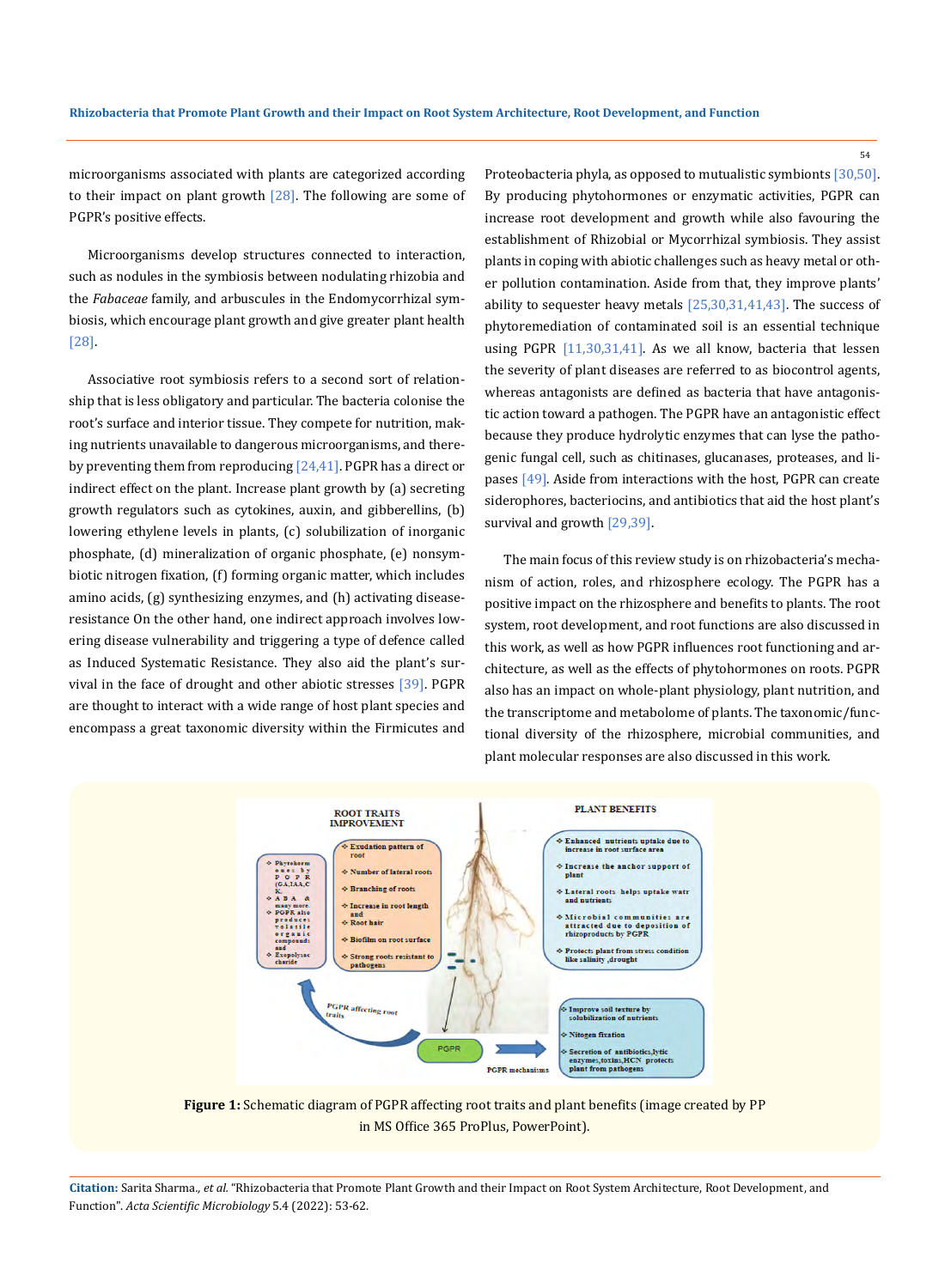## **The effect of PGPR on root functioning, architecture, and structure of the root**

Plant roots aid in nutrition absorption, root exploration, and soil distribution. Root tip, root meristem, differentiation and elongation zones, and developing lateral roots are all parts of the root  $[46]$ . They each play a different role. The root hairs are thin and tough. They're specialized epidermal cells that play a role in plant nutrition and microbial interactions. In the rhizobial colonization process, the roots emit chemicals, particularly the root tips, which cause root curling and the formation of root nodules [16]. Root System Architecture considers root system structure, principal lateral root arrangement, root length, and other factors (RSA). Also, Abiotic and biotic variables have an impact on RSA. PGPR also secretes phytohormones that modulate RAS, such as cytokines, gibberellic acid, jasmonic acid, and others.

### **PGPR phytohormone effects on root system architecture**

The phytohormones produced by the PGPR will interfere with the primary hormonal pathways involved in plant root development, including auxin, cytokine, ethylene, gibberellins, abscisic acid, and RSA changes. Plant organ growth, root shape, and architecture are all aided by the balance of auxin and cytokinins  $[2]$ . Because they create auxins, cytokines, and secondary metabolites that interfere with plant pathways, PGPR affects the auxins and cytokines ratio. Cytokines are hormone-like signaling molecules that help plants regulate cytokines, growth, and development. The principal hormonal signals are governed by the location of vascular tissue, while cytokines cause vascular differentiation and regeneration in the presence of auxins [2]. In vascular tissues like Xylem fibres, cytokines encourage cell division. Various PGPR produce cytokine, such as *Arthrobacter giaomelloi, Azospirillum brasilense, Bacillus licheniformis*, and *Pseudomonas fluorescence* [17].

In root development, Cytokinins and Auxins play opposing functions. Auxins are involved in the development of lateral roots [31]. Cytokinin, on the other hand, suppresses root development and reverses the action of auxins  $[15]$ . Environmental and hormonal cues shape the root system's design [14]. Azospirillium baselines, for example, have nitrite reductase activity and, as a result, produce nitrous oxide during root colonization. Nitrous oxide then sends out signals and regulates the growth of lateral roots. 2,4-diacetylphloroglucinol (DAPG), which acts as a signal molecule at low concentrations and will rise. *Azospirillum brasilense* produces ethylene from the precursor methionine, which helps tomato plants grow root hairs. PGPR can also create Abscisic Acid (ABA) and Gibberellic Acid (GA), as well as regulate their levels in plants. Drought stress necessitates the use of ABA. The ABA level rises in response to water stress, allowing the stomata to close, reducing water loss [6]. Gibberellins promote primary root elongation and lateral root growth [19]. *Aspergillus spp., Azotobacter* spp*.*, *Acinetobacter calcoacetius, Rhizobia* spp., and *Bacillus spp*. have all been found to produce gibberellin in PGPR. As a result, PGPR, which produces these hormones, may modify the hormonal balance involved in plant defence [24].



root functioning (image created by PP in MS Office 365 ProPlus, PowerPoint).

**Citation:** Sarita Sharma*., et al.* "Rhizobacteria that Promote Plant Growth and their Impact on Root System Architecture, Root Development, and Function". *Acta Scientific Microbiology* 5.4 (2022): 53-62.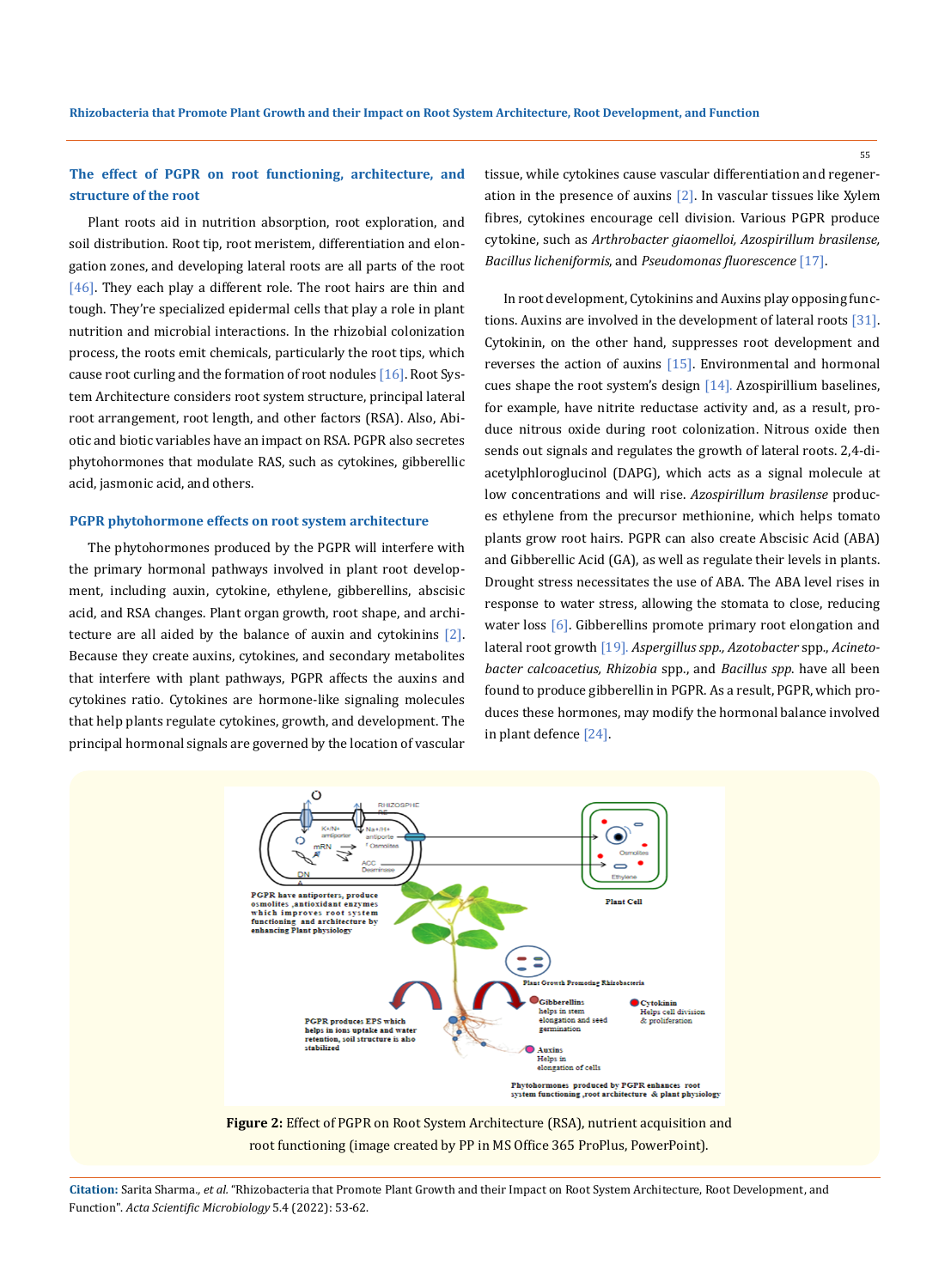### **PGPR modifies the root cell wall**

PGPR produces phytohormones and has favorable effects, but they can cause chemical alterations and root cell wall modifications [10]. For example, the *Bacillus pumilus INR-7* biocontrol agent increases lignin deposition in pearl millet epidermal tissues and improves plant defence mechanisms. Pathogens are inhibited, and illnesses are suppressed. When *Bacillus pumilus SE34* and *Bacillus subtilis UMA F6639* were infected, the resistance to fungal pathogens increased in both cases [35]. When *Pseudomonas fluorescence 63-28R* was injected, lignin accumulated in root cells and the oomycete *Phythum ultimum* was inhibited [7]. Inoculation of bean roots with *Pseudomonas putida* had the same result [3]. Plants are protected against phytopathogens by PGPR, which causes cell wall remodelling [38]. The crude cell wall of maize roots was examined, and it was discovered that roots infected with *Azospirillum lipoferum CRT 1* had decreased lignin concentration. This low lignin content aids in cell elongation, which leads to root elongation [32]. PGPR generates enzymes that are involved in cell wall lyses and pathogen neutralisation, such as ACC-deaminase, 1, 3-glucanase, and chitinase [37]. *Phytophthora capsic*i and *Rhizoctonia solani,* two of the world's most devastating crop diseases, are also inhibited by PGPR [40].

### **Rhizobacteria's effect on plant biology and functioning**

PGPR is the most important bacteria in the rhizosphere because it colonizes the roots and promotes plant growth. They also play a role in chemical composition changes, maintaining the plant's hormonal balance, and so influencing plant biology, physiology, and functions. They boost plant development by improving nutrient uptake and metabolism, as well as inhibiting pathogens. They play a role in the signaling process. They influence plant gene expression and aid in the accumulation of plant metabolites. These findings demonstrate that PGPR has a wide range of effects on plant physiology and functioning, and they point to strategies to better understand PGPR's systemic influence.

#### **PGPR'S effect on plant transcriptome**

The influence of PGPR on gene expression in plants was studied using a variety of bacterial models. *Pseudomonas putida* inoculation of *Arabidopsis* leaves resulted in upregulation of 520 genes. Several metabolic activities, chemical production, ABA and Ca signaling, and ISR activation are all regulated by these genes [43]. Inoculation of *Azospirillum brasilense Sp 245* with ethylene receptors resulted in beneficial plant-bacterial interaction. It improves and creates circumstances that encourage rice growth and enable for harvesting twice a year [4]. In rice, *Herbaspirillum seropedicae* inoculation causes the expression of auxin and ethylene-sensitive genes, as well as the inhibition of the defence proteins PBZ1 and thionine [26]. Plants treated with biocontrol PGPR showed increased resistance to bacterial and fungal diseases. When transcriptome investigations using *Pseudomonas fluorescence WCS 417r* were conducted, it was discovered that bacteria boosted the expression of 97 genes in roots [8,12]. When roots were treated with PGPR, 8000 genes changed their expression in the leaves, indicating an increased defence system that included PR related proteins [18,34]. The PGPR increases defense-related transcripts, which leads to the production of proteins that are involved in plant defence mechanisms, as well as plant growth and development. As a result, plant immunology is influenced by helpful microorganisms.

#### **PGPR'S effect on plant nutrient up taking**

PGPR improves plant nutrition and consequently plant development, in addition to its plant health benefits. The majority of nutrients are absorbed by plants through their roots. The greater the surface area, the greater the absorption and thus the nutritional uptake. PGPR boosts nutrient absorption by increasing root surface area. To maintain a constant rate of nutrient intake, root growth and ion transportation are incompatible [17]. As a result, PGPR has an impact on both plant nutrient intake and plant growth rate. The nutrients supplied in the rhizosphere and the ion transport system are increased by PGPR. Rhizobacteria produce a variety of enzymes that aid in the breakdown of complex nutrients into simpler nutrients that are easier for plants to absorb. They also play a role in bacterial siderophore production, nitrogen fixation, and phosphate solubilization, among other things [29,33]. When fertilizers are employed, a large amount of phosphorus settles in the soil, yet plants only use a little amount. Plants absorb mono and diatomic phosphorus, while organic and inorganic forms must be solubilized by microorganisms [20]. *Pseudomonas* sp, *Rhizobium* spp, *Bacillus* spp, and many more PGPR spp, *Bacillus* spp, and many more PGPR spp, *Bacillus* spp, and many more PGPR spp, *Bacillus* spp, and many more PGPR spp, *Bacillus* spp, and many more PGPR spp, *Bacillus* spp, and The PGPR can also release low-molecular-weight organic acids such as gluconic acid, which chelates phosphate cations

**Citation:** Sarita Sharma*., et al.* "Rhizobacteria that Promote Plant Growth and their Impact on Root System Architecture, Root Development, and Function". *Acta Scientific Microbiology* 5.4 (2022): 53-62.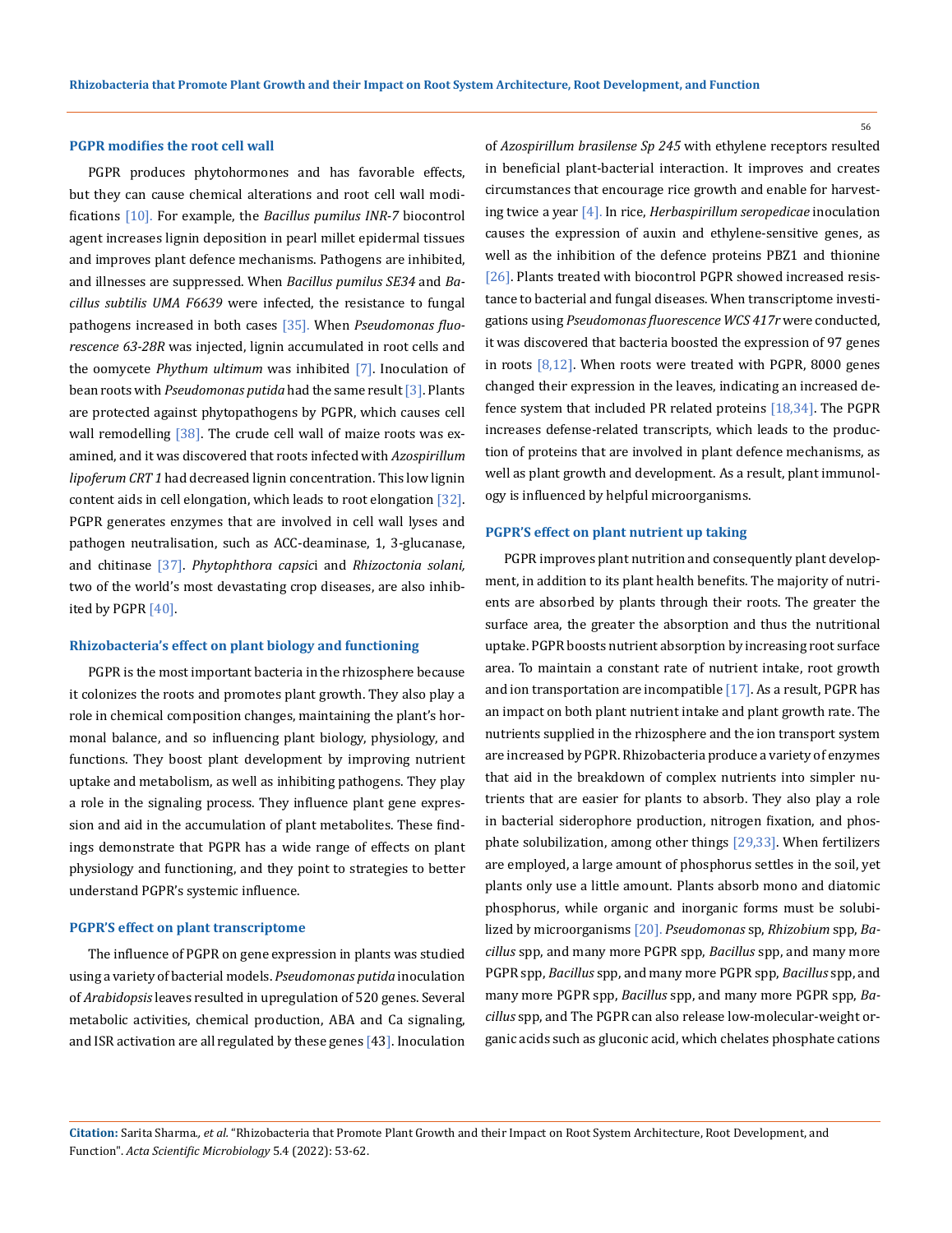[45]. Phosphatases are enzymes that hydrolyze organic phosphate molecules. Nitrogen fixation is another major function of PGPR. Although nitrogen is abundant in the atmosphere, it is not directly utilized by plants. These Rhizobacteria convert nitrogen to ammonia, which plants can use. Plant growth can be aided by some nonfixers as well. Most inoculation of Canola with *Achromobacter* spp. U80417 increased nitrates and potassium ions rates per root surface area unit, according to studies  $[10]$ . This boosts proton pump function and increases ion uptake rate  $[29]$ . Nitrate levels rose in seedlings infected with *Phyllobacterium brassicaceareum STM 196*  during 24 hours [48].

Nitrate and ammonium transporter transcripts were similarly impacted. The *Bacillus subtilis GB03* strain is best known for expressing HKT 1 in *Arabidopsis* seedling roots and shoots [44]. It extracts sodium ions (Na+) from the xylem in phloem tissue of the shoot and is involved in sodium ion (Na+) absorption  $[43]$ . The differential regulation of HKT1 produced decreased sodium ions uptake and increased potassium ions uptake in GB03 inoculation seedlings under salt-stress conditions  $[44]$ . PGPR influences root physiology and nutrition through nitrogen fixation, phosphorus solubilization, and siderophore production [29].

#### **PGPR'S effect on plant metabolome**

The metabolite composition of roots was studied to see how PGPR affected it. As a result, root enzyme activity is increased, metabolites are produced, and flavonoids cause alterations in root secretion [47]. The action of *Azospirillum* PGPR resulted in a one-third increase in carbon compound from roots. Chemicals produced by microbes, such as phenazines and DAPG, have the ability to boost plant species' total net amino acid outflow  $[42]$ . Flavonoids exudation on soybean roots is affected by *Chryseobacterium balustinum* [26]. *Azospirillum* may alter flavonoid exudation by Fabaceae roots [16].

Plants seeded with the PGPR strain produced more malate and other amino acids than plants that were not inoculated. In medicinal plants, PGPR aids in the accumulation of terpenoid and alkaloid components [51]. *Azospirillum* strains altered secondary metabolites in the roots and shoots, primarily benzorazinoids  $[11]$ . The secondary metabolites were replaced with phenolic molecules such as flavonoids and other substances under genobiotic conditions. PGPR infected roots have impacts on shoots as well. Secondary compound accumulations are also caused by a consortium of *Arbuscular Mycorrhiza* and PGPR. When consortia were inoculated, secondary metabolites such as total phenolic compounds, ortho dihydroxyl phenols, and phosphorus, potassium, zinc, and copper were at their highest levels. By forming various metabolites, PGPR aids in the tolerance of drought and salt stress. When infected with *Pseudomonas pseudoalcaligens,* a higher level of glycine was detected [42]. With reduced choline production, *Bacillus subtilis GB03* also produces glycine betaine, a choline precursor, and drought tolerance decreases [2007]. *Burkholderia phytofirmans PsJN* is an endophytic strain that helps grapevines survive cold stress and causes post-chilling recovery [1]. Stress-related metabolism, such as proline, aldehydes, and hydrogen peroxides, are created, as are cold-related defence genes [14]. The PGPR inoculation raises starch content and soluble sugars such as glucose, sucrose, and raffinose, all of which aid in maintaining a steady low temperature. PGPR thus plays a vital function in the maintenance of the plant metabolome [1].

## **Plant expression: PGPR'S beneficial functions in the rhizosphere**

On diverse host plants, different and distinct expression patterns of PGPR plant beneficial qualities can be seen in space and time. One PGPR strain can induce multiple positive traits in plants, which may or may not be co-regulated. The plant and its related PGPR are affected by both biotic and abiotic influences. pH, oxygen, clay, mineralogy, heavy metals, and other abiotic variables and biotic variables, such as plant-produced chemicals or the rhizomicrobiome [16]. The following are some of the favorable biotic elements that influence the PGPR.

### **Root exudate regulation of PGPR functions**

Because successful PGPR colonization in the rhizosphere is the first and most important step in protecting plants from soilborne diseases, it's important to assess the impact of root exudates in PGPR colonization. Amino acids, flavonoids, organic acids, and other substances are found in root exudates. Monocots and dicots have been reported to use them as signaling molecules. Root exudates are also known to be intimately linked to the rhizosphere microbiome, where they have a direct impact on various rhizobiome components and vice versa  $[16]$ . As a result, root exudate metabolites serve as mediators for plant-plant and plant-microbiome

**Citation:** Sarita Sharma*., et al.* "Rhizobacteria that Promote Plant Growth and their Impact on Root System Architecture, Root Development, and Function". *Acta Scientific Microbiology* 5.4 (2022): 53-62.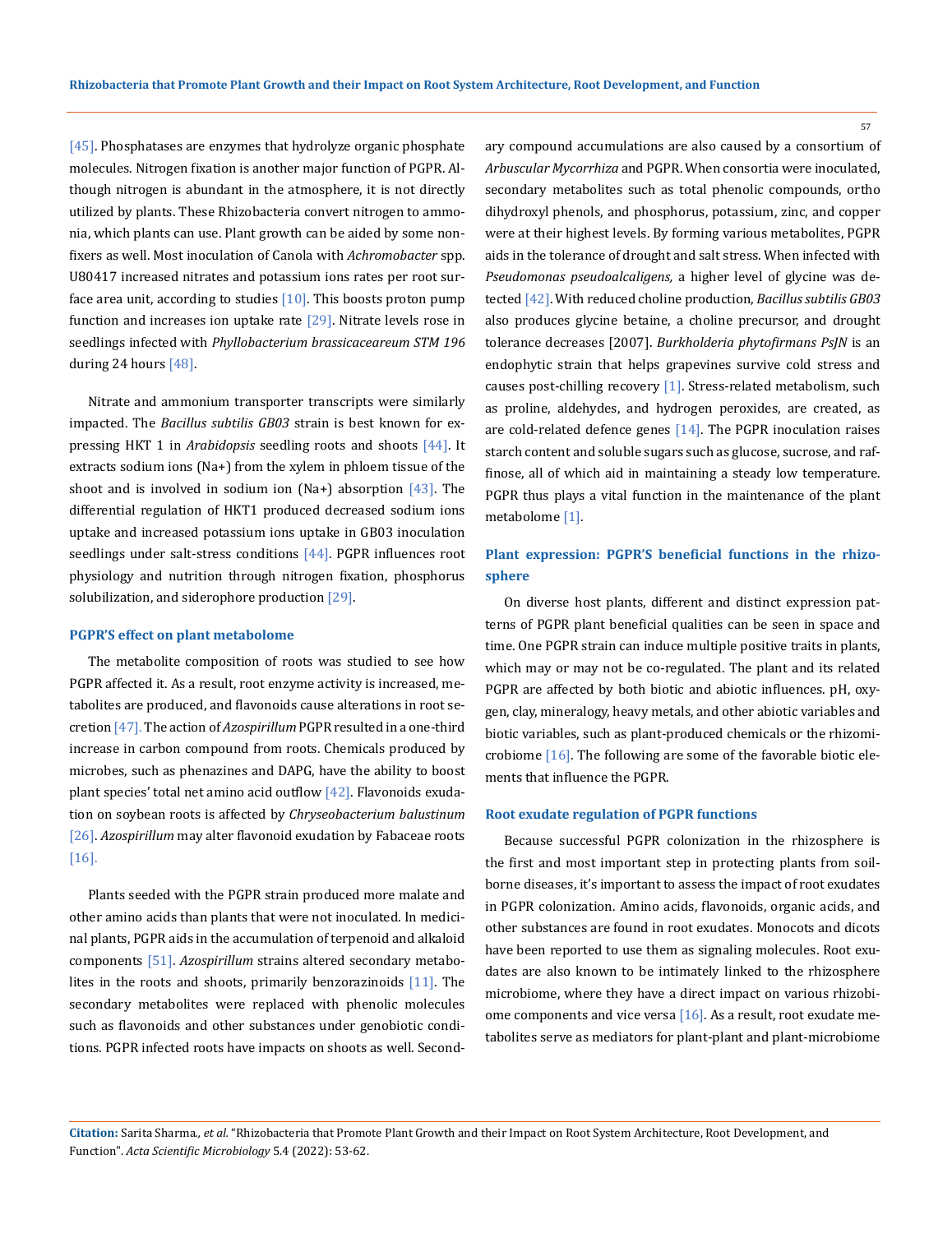interactions. PGPR are helpful soil bacteria that live freely in the rhizosphere. In the current agricultural system, plant growth in the presence of PGPR can reduce chemical fertilizer use by 25% [16]. Plants can influence bacterial gene expression, particularly genes encoding plant beneficial fruits, by releasing root exudates. The composition of root exudates is influenced by inter- and intraspecific genetic diversity  $[9]$ . The composition of root exudates is also affected by plant developmental stage and abiotic variables [1]. In *Pseudomonas protogens* CHAO, one of the key types of research aimed at studying the impact of root exudates variability on bacterial gene expression was carried out on phlA, which is involved in DAPG (2,4-diacetyl phloroglucinol) production [19]. In the rhizosphere of dicots like beans and cucumber, if the phlA gene is expressed, it will increase fourfold. This has an impact on plant genotype biocontrol activity  $[19]$ . Sugars in root exudates, in particular, influence fluorescent *Pseudomonas*' production of antimicrobial chemicals such as dapg, pyoluteorin, and pyrrolnitrin, with some strain-dependent effects  $[31]$ . Many compounds related to defence or development or involved in plant-microbe interactions are modulated in *Pseudomonas protegens CHO* due to expression of phlA and pltA in these bacteria [27], whereas a previous study reported repression of both DAPG and polyuteorin biosynthesis genes by salicylate  $[4,27]$ . The bioavailability of tryptophan is higher in graminaceous roots, such as *Avena barbata*, at the end of secondary root emergence  $[41]$ . In the absence of exogenous tryptophan, insignificant IAAn biosynthesis is observed. Exuded amino acids from the root, such as tyrosine and phenyl alanine, can also trigger ipd $C$ /ppdc expression  $[23]$ . Apart from amino acids, plant roots also release vitamins such as pyridoxine and nicotinic acids, as well as organic acids such as phenyl acetic acid and prephenic acid [32]. All of these chemicals greatly boost IAA synthesis in *Aspergillus brasilense SP245* [51]. Plant helpful genes are selectively controlled, and compounds found in root exudates have an effect on genes engaged in plant beneficial functions. Plant physiological responses are influenced by the PGPR strain and cultivar combination [30].

### **Microbial signals regulate the actions of the PGPR**

Several types of cell-to-cell communications signals exist between each PGPR strain and other rhizosphere-inhabiting bacteria, and their function allows bacteria to monitor their density and coordinate gene expressions only when quorum sensing is achieved, and other bacterial signals and gene expressions regulate cell density independently [34]. Quorum sensing is mediated by small diffusible molecules like N acyl homoserine lectones (AHLs). In fluorescent *Pseudomonas*, biosynthesis of antimicrobial compounds such as phenazine and colonisation properties is frequently subjected to AHLs-based Quorum sensing [13]. In *Serratia plymuthica G3*, an endophytic strain, quorum sensing favourably influences antifungal activity and exo enzyme synthesis while negatively regulating IAF production [49]. The first rain of *Azospirillum lipoferum*, a lipoferum species isolated from rice, has the ability to create AHL signals (Vial., *et al*. 2006). AHL inactivation reduces IAA generation, increases siderophore synthesis, and eliminates pectinase activity, but has no effect on cellulase activity or the psychostimulatory effects produced by the endophyte *Azospirillum lipoferum B518* [13]. The control functions connected to rhizosphere competence and adaptability to plant roots are generally believed to be dependent on quorum sensing regulations and their proteomic counterparts [12]. Some *Pseudomonas fluorescence* strains that lack the ability to produce AHL but possess the corresponding receptor may be able to identify a plant chemical and activate the expression of genes involved in biocontrol. Some pathogenic fungus strains produce toxic metabolites and have an impact on the positive qualities of PGPR plants, such as *Fusarium oxysporum*, which produces fusaric acid [19]. Furthermore, positive autoregulation in *Pseudomonas* protegens influences the mutual inhibition of DAPG and polyuteorin synthesis [14]. Four genes (ppdC, flgF, nirk, nifX, and nifB) were increased on roots in the presence of *Pseudomonas fluorescence F113*  compared to its DAPG negative mutant [22]. Using DAPG as a signal, some beneficial *Pseudomonas* may boost *Azospirillum* PGPR's plant-friendly actions [22]. Field inoculation of maize with a consortium of two PGPR (*Azospirillum lipoferum CRT1* and *Pseudomonas fluorescence F113*) and one *mycorrhizal strain* (*Rhizophagus irregularis*/*Glomus intraradices JJ291*) resulted in an increase in root surface, root volume, and number of roots, though the differences were not significant when compared to a single *Rhizophagus* ino [25]. When carried out in any of the consortium members stated above, a considerable alteration of maize growth was discovered [24]. Consortia are utilised to explore the expression of plant functions in depth.

## **PGPR population ecology and impact on root system functioning**

The mechanism of action of PGPR is examined using one individual strain and one host plant, but in actuality, PGPR strains do

**Citation:** Sarita Sharma*., et al.* "Rhizobacteria that Promote Plant Growth and their Impact on Root System Architecture, Root Development, and Function". *Acta Scientific Microbiology* 5.4 (2022): 53-62.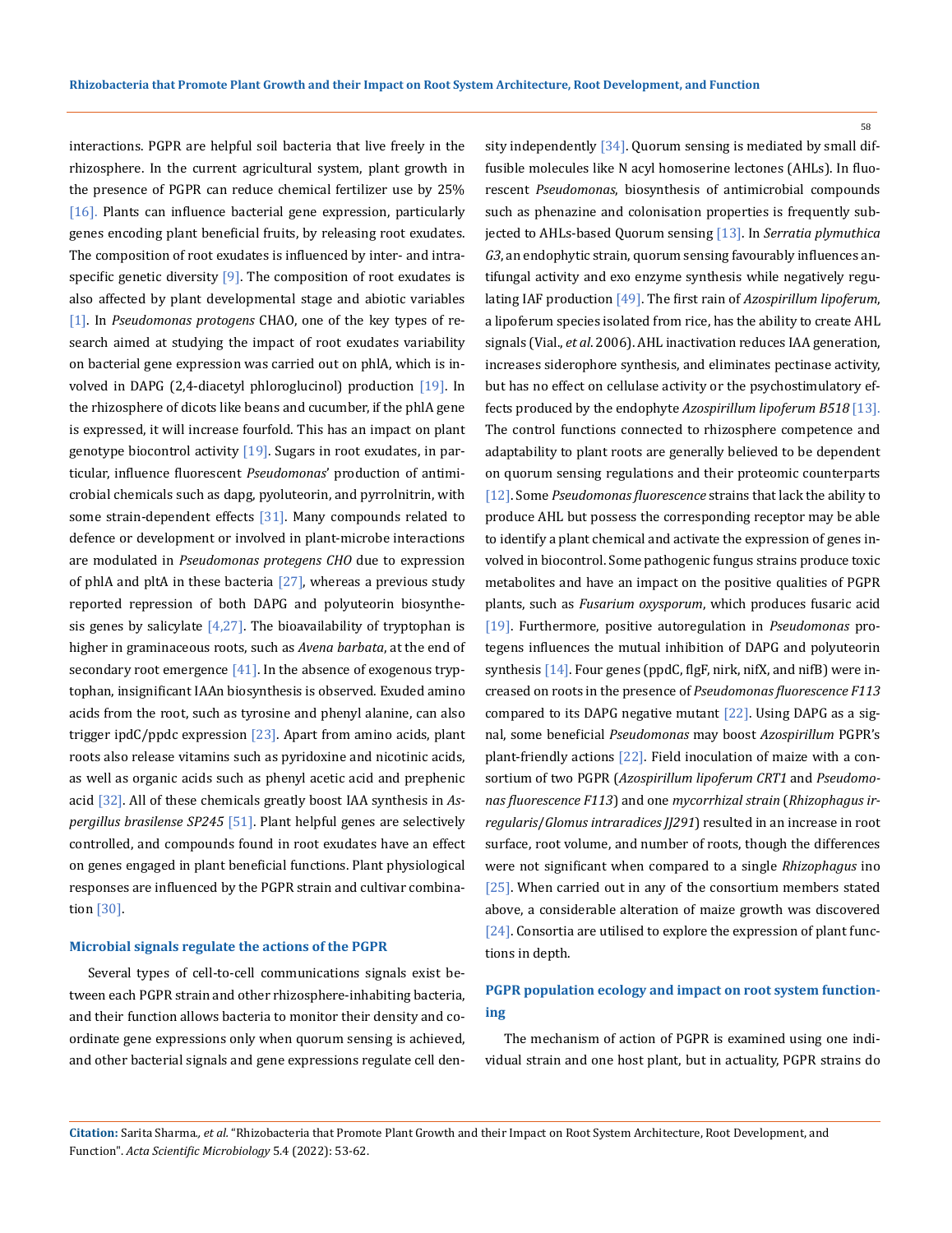59

not function individually in the rhizosphere, but rather as members of bacterial communities in which cell signals also coordinate allindividual strain activity. To study plant growth-promoting effects, it's crucial to take into account the complexities of the interaction between PGPR populations within the microbiome. As a result, functional ecology approaches are required, which take into consideration the relationship between the size, diversity, and activities of PGPR colonisation in the rhizosphere. PGPR ecology in the rhizosphere: from individual strains to functional groups. In soil, there are many taxonomic categories of PGPR strains [46]. As a result, taxonomically distinct PGPR strains coexist in soil and populate the same rhizosphere as non-PGPR bacterial community members. The taxonomic identity of bacterial isolates was researched and characterised their property of relevant effects, including their potential to suppress phytopathogens or impart a beneficial influence on plant growth  $[9]$ . If they execute tasks like ISR, nitrogen fixation, nutrient solubilization, plant growth improvement, and so on, the PGPR of some strains with the same functional group belong to the same population. When certain genes are identified, functional groupings are created. For example, nitrogen fixers can be examined using the nif H gene, which codes for the dinitrogenase subunit of the nitrogenise enzyme and is often used as a marker to track the growth of the diazotrophic community's diversity [19]. The ecology of the PGPR strain must be steady in order to achieve precise tuning between production levels of some key nutrients. However, the feasibility of a co-evolutionary pattern process to bridge the gap between potential plant benefit PGPR function and actual implementation by PGPR strains is unclear, and this should be considered. To make research easier and more detectable, some common regulatory effects for all functional group members should be maintained  $[28]$ . Other regulatory effects are sometimes taken into account for the relevant subset of functional groups. Zinc sulphate, for example, promotes DAPG synthesis in certain but not all *Pseudomonas* PGPR strains [31]. Second, interactions between different PGPR functional groups may occur, which may be competitive or inhibitory to each other  $[24]$ . This may result in signal jamming  $\left[12\right]$  and positive signalling  $\left[22\right]$ , as well as modification of the root exudation process  $[24,26,45]$ . This interaction also influences PGPR performance by modulating PGPR colonisation patterns on roots  $[11,24]$ . Consortia may also form between various PGPR functional groups, with the potential for synergistic or antagonistic effects. This consortium is utilised to inoculate the important indigenous microorganisms.

#### **Plant genotype impact on PGPR functional groups**

Plants have a lot of genetic and phenotypic variety at different levels of species and subspecies [35,42]. Different plant genotypes have different effects on the number, diversity, and activity of the rhizomicrobiome in the rhizosphere [5] and these effects are clearly visible among different plant species [8,23,39] or varieties within species [8,23,36,39]. Root system structure, root exudation, and nutrient acquisition all show significant differences. This distinction can be seen in PGPR-producing microbial functional groups or in areas where PGPR predominates. The size or composition of nitrogen-fixing bacteria is controlled by host plants at the species and variety level, according to functional group analysis [44]. Because nitrogen-fixing bacteria are critical for the health of each plant. When nif H gene transcripts from the rhizosphere are analysed, the results show that only a small percentage of the community expresses nif H, and that the expression of nif H genes varies depending on the plant variety, implying that plant genotype has an impact on nitrogen fixing bacteria function [51]. Phosphate solubilizers are chosen differently depending on the host plant species [21,30,44] Sometimes ISR effects occur directly, while other times plant protection is provided by functional groups through competition or antagonism with parasites [38]. So microbial functional groups and plant genotypes are examined and used in the field selectively [2,8,28]. Plant genotype differences in rhizosphere ecology matter more in terms of plant protection efficacy [3,5,14].

### **Conclusion**

In nature, every living creature exists in a delicate balance, and bacteria are one of the most important species involved in plant growth promotion and nutrient cycling. Plants engage in a variety of beneficial biotic interactions with the soil microbial population, including mutualism and commensalism. The microbial community in the rhizosphere supports plant growth and health by creating phytohormones and siderophores, assisting plants in absorbing nutrients, breaking down complicated substances into simpler forms, combating infections, and receiving shelter from plants. The PGPR plant interaction is essential for the growth and health of a variety of plants. These interactions are critical for increasing crop productivity, which is a critical component in agricultural countries such as India. Extensive research is being done to better understand the ecology and mode of action of PGPR-plant interactions. The molecular signaling and function of PGPR plant contacts must

**Citation:** Sarita Sharma*., et al.* "Rhizobacteria that Promote Plant Growth and their Impact on Root System Architecture, Root Development, and Function". *Acta Scientific Microbiology* 5.4 (2022): 53-62.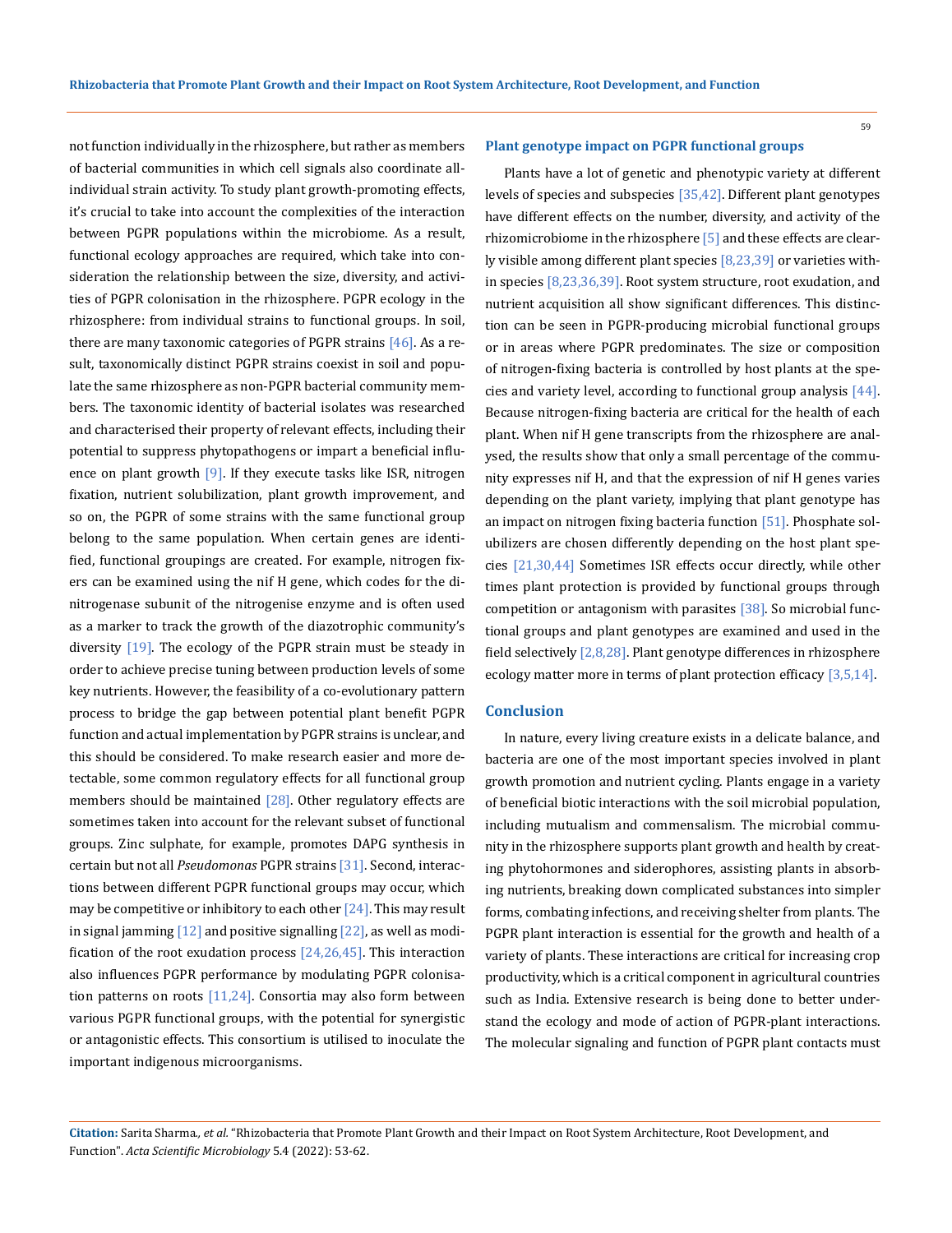also be investigated in greater depth, since this will help to improve the effect of this beneficial interaction. Plant growth-promoting rhizobacteria not only generate phytohormones and fight infections, but they also increase root system function, structure, root development, and overall root system architecture. That is a key component that aids in vegetative growth and improves the plant's general physiology. Production of the IAA The functioning of the root system and root architecture are also linked to the generation of several additional phytohormones. The phytohormone signal transduction pathway is aided by the alteration of plant roots by PGPR. The effects of PGPR on the root system also aid the plant's ability to withstand abiotic and biotic stress. The root system's design, functions, hormone levels, and plant metabolism could all be affected by PGPR. This adaptation aids resistance to external challenges such as salt, drought, heavy metals, pollution contamination, nutritional deficiencies, and so on. More experimental research is needed to better understand the interplay between microbial metabolites and host plants. As a result, the favorable effect of PGPR on root system function boosts plant growth and health.

### **Acknowledgement**

The DST-FIST Sponsored Department of Microbiology and Biotechnology, University School of Sciences, Gujarat University, Gujarat, India, has given us with excellent facilities.

## **Bibliography**

- 1. Ait Barka E., *et al*[. "Enhancement of chilling resistance of in](https://journals.asm.org/doi/10.1128/AEM.01047-06)[oculated grapevine plantlets with a plant growth-promoting](https://journals.asm.org/doi/10.1128/AEM.01047-06)  [rhizobacterium, Burkholderia phytofirmans strain PsJN".](https://journals.asm.org/doi/10.1128/AEM.01047-06) *Ap[plied Environmental Microbiology](https://journals.asm.org/doi/10.1128/AEM.01047-06)* 72.11 (2006): 7246-7252.
- 2. [Anderson A J and Guerra D. "Responses of bean to root colo](https://www.researchgate.net/publication/240593924_Responses_of_Bean_to_Root_Colonization_With_Pseudomonas_putida_in_a_Hydroponic_System)[nization with Pseudomonas putida in a hydroponic system".](https://www.researchgate.net/publication/240593924_Responses_of_Bean_to_Root_Colonization_With_Pseudomonas_putida_in_a_Hydroponic_System)  *Phytopathology* [75.9 \(1985\): 992-995.](https://www.researchgate.net/publication/240593924_Responses_of_Bean_to_Root_Colonization_With_Pseudomonas_putida_in_a_Hydroponic_System)
- 3. Baehler E., *et al*[. "Use of green fluorescent protein-based re](https://pubmed.ncbi.nlm.nih.gov/15960662/)[porters to monitor balanced production of antifungal com](https://pubmed.ncbi.nlm.nih.gov/15960662/)[pounds in the biocontrol agent Pseudomonas fluorescens](https://pubmed.ncbi.nlm.nih.gov/15960662/)  CHA0". *[Journal of Applied Microbiology](https://pubmed.ncbi.nlm.nih.gov/15960662/)* 99 (2005): 24-38.
- 4. Bais H P., *et al*[. "The role of root exudates in rhizosphere in](https://pubmed.ncbi.nlm.nih.gov/16669762/)[teractions with plants and other organisms".](https://pubmed.ncbi.nlm.nih.gov/16669762/) *Annual Review of Plant Biology* [57 \(2006\): 233-266.](https://pubmed.ncbi.nlm.nih.gov/16669762/)
- 5. Cartieaux F., *et al*[. "Transcriptome analysis of Arabidopsis](https://pubmed.ncbi.nlm.nih.gov/14535883/)  [colonized by a plant growth promoting rhizobacterium re](https://pubmed.ncbi.nlm.nih.gov/14535883/)[veals a general effect on disease resistance".](https://pubmed.ncbi.nlm.nih.gov/14535883/) *Plant Journal* 36.1 [\(2003\): 177-188.](https://pubmed.ncbi.nlm.nih.gov/14535883/)
- 6. Chaparro J M., *et al*[. "Root exudation of photochemical in Ara](https://journals.plos.org/plosone/article?id=10.1371/journal.pone.0055731)[bidopsis follows specific patterns that are developmentally](https://journals.plos.org/plosone/article?id=10.1371/journal.pone.0055731)  [programmed and correlate with soil microbial functions".](https://journals.plos.org/plosone/article?id=10.1371/journal.pone.0055731) *PloS One* [8.2 \(2013\): e55731.](https://journals.plos.org/plosone/article?id=10.1371/journal.pone.0055731)
- 7. Combes-Meynet E., *et al*[. "The Pseudomonas secondary me](https://pubmed.ncbi.nlm.nih.gov/21043573/)[tabolite 2,4-diacetylphloroglucinol is a signal inducing rhi](https://pubmed.ncbi.nlm.nih.gov/21043573/)[zoplane expression of Azospirillum genes involved in plant](https://pubmed.ncbi.nlm.nih.gov/21043573/)growth promotion". *[Molecular Plant-microbe Interactions](https://pubmed.ncbi.nlm.nih.gov/21043573/)* 24.2 [\(2011\): 271-284.](https://pubmed.ncbi.nlm.nih.gov/21043573/)
- 8. Dabhi J., *et al*. "Bioremediation of Heavy Metals: A brand New Methodology to Sustainable Agriculture". *International Journal of Innovative Research in Science, Engineering and Technology* 10.6 (2021): 6031-6049.
- 9. Dardanelli M S., *et al*[. "Effect of the presence of the plant](https://www.researchgate.net/publication/225702272_Effect_of_the_presence_of_the_plant_growth_promoting_rhizobacterium_PGPR_Chryseobacterium_balustinum_Aur9_and_salt_stress_in_the_pattern_of_flavonoids_exuded_by_soybean_roots)  [growth promoting rhizobacterium \(PGPR\) Chryseobacterium](https://www.researchgate.net/publication/225702272_Effect_of_the_presence_of_the_plant_growth_promoting_rhizobacterium_PGPR_Chryseobacterium_balustinum_Aur9_and_salt_stress_in_the_pattern_of_flavonoids_exuded_by_soybean_roots)  [balustinum Aur9 and salt stress in the pattern of flavonoids](https://www.researchgate.net/publication/225702272_Effect_of_the_presence_of_the_plant_growth_promoting_rhizobacterium_PGPR_Chryseobacterium_balustinum_Aur9_and_salt_stress_in_the_pattern_of_flavonoids_exuded_by_soybean_roots)  [exuded by soybean roots".](https://www.researchgate.net/publication/225702272_Effect_of_the_presence_of_the_plant_growth_promoting_rhizobacterium_PGPR_Chryseobacterium_balustinum_Aur9_and_salt_stress_in_the_pattern_of_flavonoids_exuded_by_soybean_roots) *Plant and Soil* 328.1 (2010): 483- [493.](https://www.researchgate.net/publication/225702272_Effect_of_the_presence_of_the_plant_growth_promoting_rhizobacterium_PGPR_Chryseobacterium_balustinum_Aur9_and_salt_stress_in_the_pattern_of_flavonoids_exuded_by_soybean_roots)
- 10. Dobbelaere S., *et al*. "Plant growth promoting effect of diazotroph in the rhizosphere". *Critical Reviews in Plant Sciences* 22.2 (2003): 107-149.
- 11. Duffy B K., *et al*[. "Environmental factors modulating antibiotic](https://www.ncbi.nlm.nih.gov/pmc/articles/PMC91358/)  [and siderophore biosynthesis by Pseudomonas fluorescens](https://www.ncbi.nlm.nih.gov/pmc/articles/PMC91358/)  biocontrol strains". *[Applied and Environmental Microbiology](https://www.ncbi.nlm.nih.gov/pmc/articles/PMC91358/)* [65.6 \(1999\): 2429-2438.](https://www.ncbi.nlm.nih.gov/pmc/articles/PMC91358/)
- 12. Goswami D., *et al*[. "Portraying mechanics of plant growth pro](https://www.tandfonline.com/doi/full/10.1080/23311932.2015.1127500)[moting rhizobacteria \(PGPR\): A review".](https://www.tandfonline.com/doi/full/10.1080/23311932.2015.1127500) *Cogent Food and Agriculture* [2.1 \(2016\).](https://www.tandfonline.com/doi/full/10.1080/23311932.2015.1127500)
- 13. Grayston S J., *et al*[. "Selective influence of plant species on mi](https://www.sciencedirect.com/science/article/abs/pii/S0038071797001247)[crobial diversity in the rhizosphere".](https://www.sciencedirect.com/science/article/abs/pii/S0038071797001247) *Soil Biology and Biochemistry* [30.3 \(1998\): 369-378.](https://www.sciencedirect.com/science/article/abs/pii/S0038071797001247)
- 14. Islam S., *et al*[. "Isolation and identification of plant growth pro](https://www.frontiersin.org/articles/10.3389/fmicb.2015.01360/full)[moting rhizobacteria from cucumber rhizosphere and their](https://www.frontiersin.org/articles/10.3389/fmicb.2015.01360/full)  [effect on plant growth promotion and disease suppression".](https://www.frontiersin.org/articles/10.3389/fmicb.2015.01360/full)  *[Frontiers in Microbiology](https://www.frontiersin.org/articles/10.3389/fmicb.2015.01360/full)* 6 (2016): 1360.
- 15. Jha Y., *et al*[. "Combination of endophytic and rhizospheric](https://www.researchgate.net/publication/216259865_Combination_of_endophytic_and_rhizospheric_plant_growth_promoting_rhizobacteria_in_Oryza_sativa_shows_higher_accumulation_of_osmoprotectant_against_saline_stress)  [plant growth promoting rhizobacteria in Oryza sativa shows](https://www.researchgate.net/publication/216259865_Combination_of_endophytic_and_rhizospheric_plant_growth_promoting_rhizobacteria_in_Oryza_sativa_shows_higher_accumulation_of_osmoprotectant_against_saline_stress)  [higher accumulation of osmoprotectant against saline stress".](https://www.researchgate.net/publication/216259865_Combination_of_endophytic_and_rhizospheric_plant_growth_promoting_rhizobacteria_in_Oryza_sativa_shows_higher_accumulation_of_osmoprotectant_against_saline_stress)  *[Acta Physiologiae Plantarum](https://www.researchgate.net/publication/216259865_Combination_of_endophytic_and_rhizospheric_plant_growth_promoting_rhizobacteria_in_Oryza_sativa_shows_higher_accumulation_of_osmoprotectant_against_saline_stress)* 33.3 (2011): 797-802.
- 16. Jing Y D., *et al*. "Role of soil rhizobacteria in phytoremediation of heavy metal contaminated soils". *Journal of Zhejiang University Science B* 8.3 (2007).

**Citation:** Sarita Sharma*., et al.* "Rhizobacteria that Promote Plant Growth and their Impact on Root System Architecture, Root Development, and Function". *Acta Scientific Microbiology* 5.4 (2022): 53-62.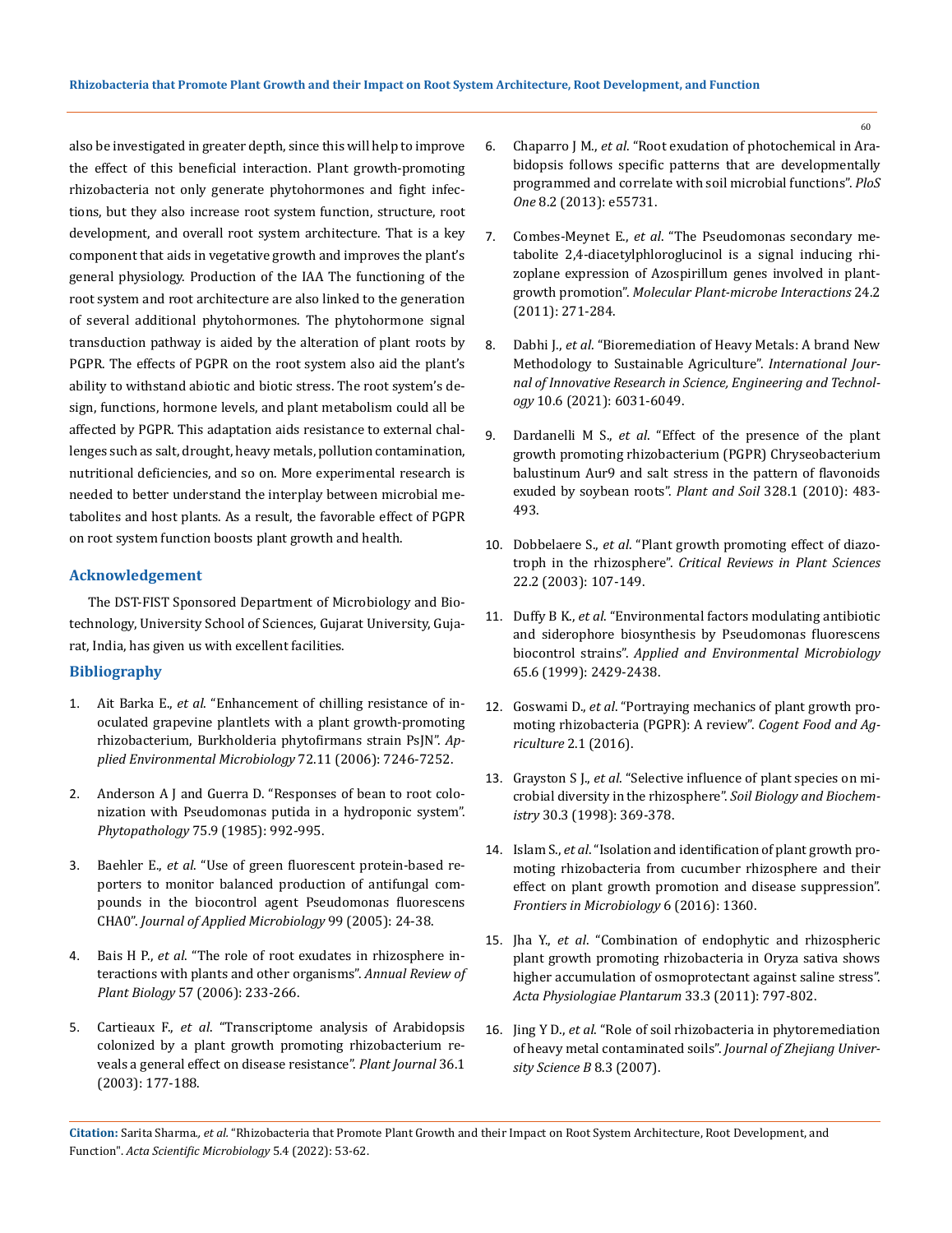- 17. Liu X., *et al*. "Quorum-sensing signaling is required for production of the antibiotic pyrrolnitrin in a rhizospheric biocontrol strain of Serratia plymuthica". *FEMS Microbiology Letters* 270.2 (2007): 299-305.
- 18. Mantelin S and Touraine B. "Plant growth-promoting bacteria and nitrate availability: impacts on root development and nitrate uptake". *Journal of Experimental Botany* 55.394 (2004): 27-34.
- 19. Mazzola M., *et al*[. "Wheat cultivar-specific selection of 2,4](https://pubmed.ncbi.nlm.nih.gov/15692854/)  [diacetylphloroglucinol-producing fluorescent Pseudomonas](https://pubmed.ncbi.nlm.nih.gov/15692854/)  [species from resident soil populations".](https://pubmed.ncbi.nlm.nih.gov/15692854/) *Microbial Ecology* 48.3 [\(2004\): 338-348.](https://pubmed.ncbi.nlm.nih.gov/15692854/)
- 20. Miller S H., *et al*[. "Biochemical and genomic comparison of](https://pubmed.ncbi.nlm.nih.gov/23766113/)  [inorganic phosphate solubilisation in Pseudomonas species".](https://pubmed.ncbi.nlm.nih.gov/23766113/)  *[Environmental Microbiology Reports](https://pubmed.ncbi.nlm.nih.gov/23766113/)* 2.3 (2009): 403-411.
- 21. Notz R., *et al*[. "Biotic factors affecting expression of the 2,4- di](https://pubmed.ncbi.nlm.nih.gov/18944233/)[acetylphloroglucinol biosynthesis gene phlA in Pseudomonas](https://pubmed.ncbi.nlm.nih.gov/18944233/)  [fluorescens biocontrol strain CHA0 in the rhizosphere".](https://pubmed.ncbi.nlm.nih.gov/18944233/) *Phytopathology* [91.9 \(2001\): 873-881.](https://pubmed.ncbi.nlm.nih.gov/18944233/)
- 22. Perin L., *et al*[. "Diazotrophic Burkholderia species associated](https://journals.asm.org/doi/10.1128/AEM.72.5.3103-3110.2006)  [with field-grown maize and sugarcane".](https://journals.asm.org/doi/10.1128/AEM.72.5.3103-3110.2006) *Applied and Environmental Microbiology* [72.5 \(2006\): 3103-3110.](https://journals.asm.org/doi/10.1128/AEM.72.5.3103-3110.2006)
- 23. [Piccoli P and Bottini R. "Effects of C/N ratio, N-content, pH,](https://dalspace.library.dal.ca/bitstream/handle/10222/77404/VOLUME%2017-NUMBER%202-3-1994-PAGE%20229.pdf?sequence=1)  [and incubation time on growth and gibberellins production by](https://dalspace.library.dal.ca/bitstream/handle/10222/77404/VOLUME%2017-NUMBER%202-3-1994-PAGE%20229.pdf?sequence=1)  [Azospirillum lipoferum".](https://dalspace.library.dal.ca/bitstream/handle/10222/77404/VOLUME%2017-NUMBER%202-3-1994-PAGE%20229.pdf?sequence=1) *Symbiosis* 17 (1994): 229-236.
- 24. Pothier JF., *et al*[. "Promoter-trap identification of seed extract](https://pubmed.ncbi.nlm.nih.gov/17906157/)[induce genes in the plant-growth-promoting rhizobacterium](https://pubmed.ncbi.nlm.nih.gov/17906157/)  [Azospirillum brasilense Sp245".](https://pubmed.ncbi.nlm.nih.gov/17906157/) *Microbiology* 153.10 (2007): [3608-3622.](https://pubmed.ncbi.nlm.nih.gov/17906157/)
- 25. Richardson AE., *et al*[. "Acquisition of phosphorus and nitrogen](https://link.springer.com/article/10.1007/s11104-009-9895-2)  [in the rhizosphere and plant growth promotion by microor](https://link.springer.com/article/10.1007/s11104-009-9895-2)ganisms". *Plant and Soil* [321.1 \(2009\): 305-339.](https://link.springer.com/article/10.1007/s11104-009-9895-2)
- 26. Rus A., *et al*[. "AtHKT1 is a salt tolerance determinant that con](https://pubmed.ncbi.nlm.nih.gov/11698666/)trol Na+ entry into plant roots". *[Proceedings of the National](https://pubmed.ncbi.nlm.nih.gov/11698666/)  Academy of Sciences* [98.24 \(2001\): 14150-14155.](https://pubmed.ncbi.nlm.nih.gov/11698666/)
- 27. Ryan A D., *et al*[. "Effect of pathogen isolate, potato cultivar, and](https://www.tandfonline.com/doi/abs/10.1080/09583150410001665187)  [antagonist strain on potato scab severity and biological con](https://www.tandfonline.com/doi/abs/10.1080/09583150410001665187)trol". *[Biocontrol Science and Technology](https://www.tandfonline.com/doi/abs/10.1080/09583150410001665187)* 14.3 (2004): 301-311.
- 28. Salamini F., *et al*[. "Genetics and geography of wild cereal do](https://www.nature.com/articles/nrg817)[mestication in the near east".](https://www.nature.com/articles/nrg817) *Nature Review Genetics* 3.6 [\(2002\): 429-441.](https://www.nature.com/articles/nrg817)
- 29. Saraf M., *et al*. "Production and optimization of siderophore from plant growth promoting Rhizobacteria". Scholar press (2017): 1-85.
- 30. Sharma S., *et al*. "Biofilm: Used as A Brand-new Technology in Bioremediation". *Vidya A Journal of Gujarat University* 16.2 (2021): 99-116.
- 31. Sharma S., *et al*[. "Phytomining of Heavy Metals: A Green Tech](https://www.semanticscholar.org/paper/Phytomining-of-Heavy-Metals%3A-A-Green-Technology-to-Sharma-Parihar/2c3f80780115805f251e7b030ead6a00a4539c87)[nology to Sustainable Agriculture".](https://www.semanticscholar.org/paper/Phytomining-of-Heavy-Metals%3A-A-Green-Technology-to-Sharma-Parihar/2c3f80780115805f251e7b030ead6a00a4539c87) *International Journal of In[novative Research in Science, Engineering and Technology](https://www.semanticscholar.org/paper/Phytomining-of-Heavy-Metals%3A-A-Green-Technology-to-Sharma-Parihar/2c3f80780115805f251e7b030ead6a00a4539c87)* 10.6 [\(2021\): 7527-7538.](https://www.semanticscholar.org/paper/Phytomining-of-Heavy-Metals%3A-A-Green-Technology-to-Sharma-Parihar/2c3f80780115805f251e7b030ead6a00a4539c87)
- 32. Sharma S., *et al*. "Exploring the Biotic Stress Tolerance Potential of Heavy Metal Tolerate Rhizobacteria Isolated from Mines Area and Landfill Site". *Acta Scientific Microbiology* 5.2 (2022): 31-37.
- 33. Sharma S., *et al*[. "Isolation of Heavy Metal Tolerant Rhizobac](https://www.researchgate.net/publication/350789150_Isolation_of_Heavy_Metal_Tolerant_Rhizobacteria_from_Zawar_Mines_Area_Udaipur_Rajasthan_India)[teria from Zawar Mines Area, Udaipur, Rajasthan, India".](https://www.researchgate.net/publication/350789150_Isolation_of_Heavy_Metal_Tolerant_Rhizobacteria_from_Zawar_Mines_Area_Udaipur_Rajasthan_India) *Bio[science Biotechnology Research Communication](https://www.researchgate.net/publication/350789150_Isolation_of_Heavy_Metal_Tolerant_Rhizobacteria_from_Zawar_Mines_Area_Udaipur_Rajasthan_India)* 13.1 (2020): [233-238.](https://www.researchgate.net/publication/350789150_Isolation_of_Heavy_Metal_Tolerant_Rhizobacteria_from_Zawar_Mines_Area_Udaipur_Rajasthan_India)
- 34. Sharma Sarita., *et al*. "Elucidate the Influence of Heavy Metal on Bacterial Growth Isolated from a Mining Location and A Waste Dump: Using their Inducible Mechanism". *Current Trends in Biomedical Engineering and Bioscience* 20.2 (2021): 001-006.
- 35. Shukla K P., *et al*. "Nature and role of root exudates: efficacy in bioremediation". *African journal of Biotechnology* 10.48 (2011): 9717-9724.
- 36. Srivastava S., *et al*[. "Gene expression profiling through micro](https://www.ncbi.nlm.nih.gov/pmc/articles/PMC3405686/)[array analysis in Arabidopsis thaliana colonized by Pseudo](https://www.ncbi.nlm.nih.gov/pmc/articles/PMC3405686/)[monas putida MTCC5279, a plant growth promoting rhizobac](https://www.ncbi.nlm.nih.gov/pmc/articles/PMC3405686/)terium". *[Plant Signaling and Behavior](https://www.ncbi.nlm.nih.gov/pmc/articles/PMC3405686/)* 7.2 (2012): 235-245.
- 37. Subramoni S., *et al*[. "Bacterial subfamily of LuxR regulators](https://www.ncbi.nlm.nih.gov/pmc/articles/PMC3127701/)  [that respond to plant compounds".](https://www.ncbi.nlm.nih.gov/pmc/articles/PMC3127701/) *Applied and Environmental Microbiology* [77.3 \(2011\): 4579-4588.](https://www.ncbi.nlm.nih.gov/pmc/articles/PMC3127701/)
- 38. Theocharis A., *et al*[. "Burkholderia phytofirmans PsJN primes](https://apsjournals.apsnet.org/doi/10.1094/MPMI-05-11-0124)  [Vitis vinifera L. and confers a better tolerance to low nonfreez](https://apsjournals.apsnet.org/doi/10.1094/MPMI-05-11-0124)ing temperatures". *[Molecular Plant-Microbe Interactions](https://apsjournals.apsnet.org/doi/10.1094/MPMI-05-11-0124)* 25.2 [\(2012\): 241-249.](https://apsjournals.apsnet.org/doi/10.1094/MPMI-05-11-0124)
- 39. Torrey J G. "Endogenous and exogenous influences on the regulation of lateral root formation". In New root formation in plants and cuttings. Springer, Dordrecht (1986): 31-66.

**Citation:** Sarita Sharma*., et al.* "Rhizobacteria that Promote Plant Growth and their Impact on Root System Architecture, Root Development, and Function". *Acta Scientific Microbiology* 5.4 (2022): 53-62.